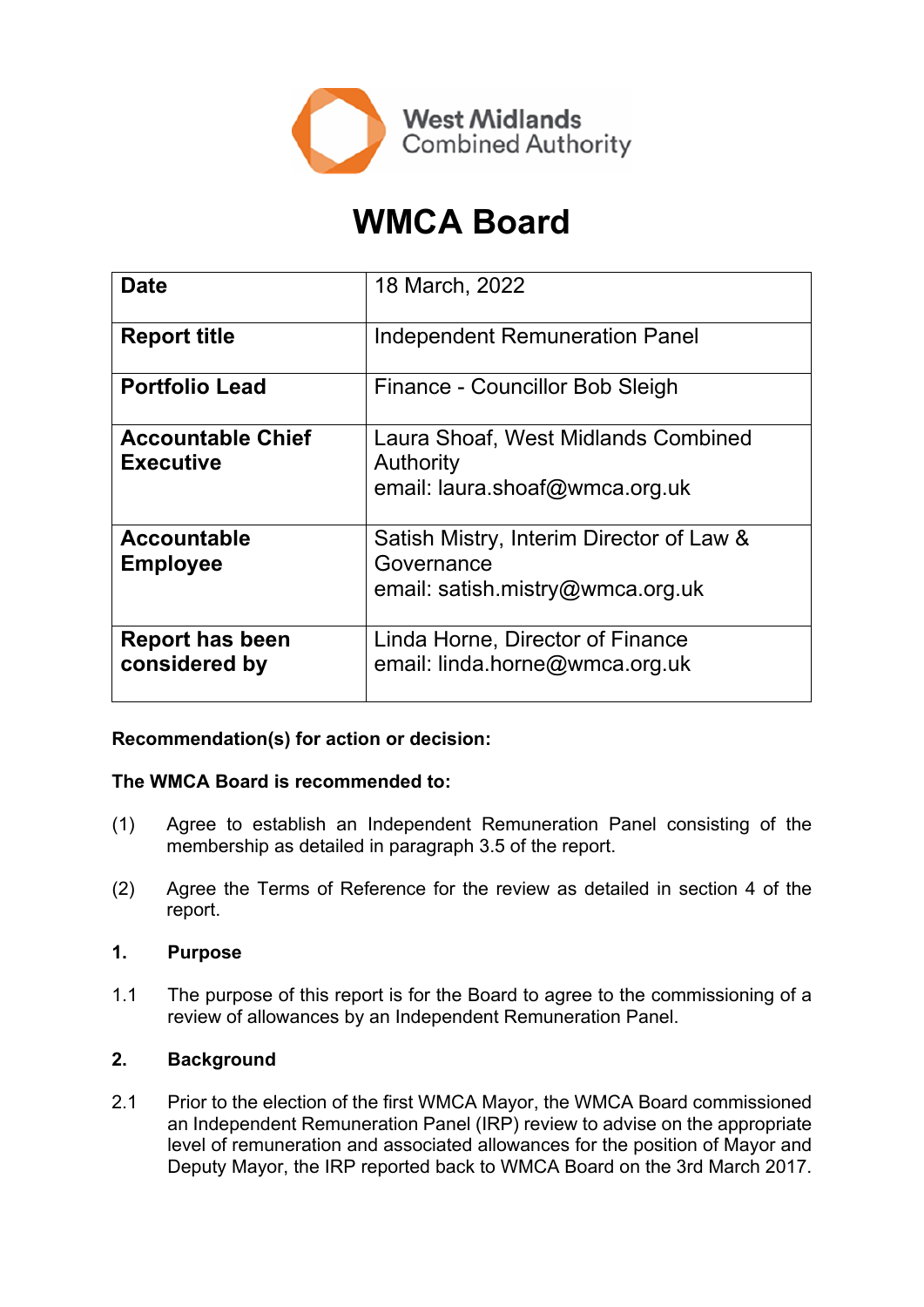- 2.2 The recommendations laid out in the IRP Report were accepted by the WMCA Board. They included a Mayoral allowance.
- 2.3 It was agreed by WMCA Board, as well as being considered to be best practice, that the Mayoral allowance would be reviewed before the beginning of the next Mayoral term. This review did not take place and it is now 5 years since the remuneration was considered.
- 2.4 It is therefore appropriate for an Independent Remuneration Panel to be convened again to advise on the allowances that should be paid by the Combined Authority at the earliest opportunity.

#### **3. Independent Remuneration Panel**

- 3.1 The West Midlands Combined Authority (Functions and Amendments) Order 2017 states the following regarding an Independent Remuneration Panel:
	- $\Box$  The Combined Authority may establish an independent remuneration panel to recommend allowances payable to the Mayor and the deputy Mayor.
	- $\Box$  An independent remuneration panel must consist of at least three members none of whom -

(a) is also a member of the Combined Authority or is a member of a committee or sub-committee of the Combined Authority;

(b) is disqualified from being or becoming a member of the Combined Authority.

- $\Box$  The Combined Authority may pay the expenses incurred by an independent remuneration panel established under sub-paragraph (1) in carrying out its functions and may pay the members of the panel such allowances or expenses as the Combined Authority may determine.
- $\Box$  An independent remuneration panel must produce a report in relation to the Combined Authority, making recommendations as to any allowances payable to the Mayor and deputy Mayor.
- $\Box$  No remuneration is payable by the Combined Authority to its members, other than allowances for travel and subsistence paid in accordance with a scheme drawn up by the Combined Authority.
- $\Box$  The Combined Authority may pay the Mayor and deputy Mayor such allowances as it may agree, in accordance with any recommendations made by its independent remuneration panel.
- 3.2 Previously, Professor Steve Leach of De Montfort University's Department of Politics & Public Policy was appointed to Chair the IRP review.
- 3.3 The Mayor and Leaders have been engaged on the approach to membership of the new panel. On this occasion, this will be comprised of only three members.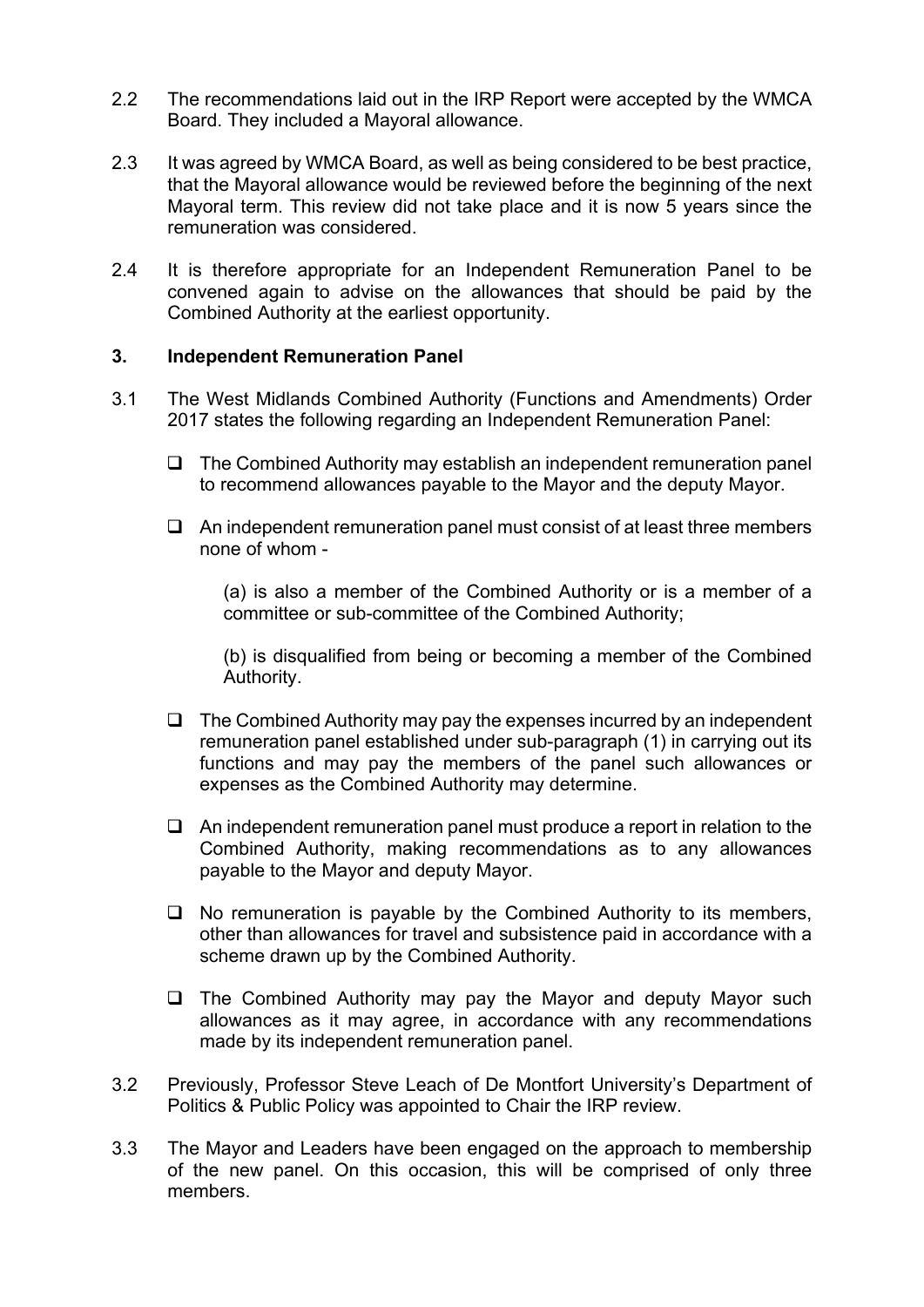- 3.4 In addition to Professor Leach, contact has been made with IRP members at Birmingham and Wolverhampton City Councils, both of which have recently undertaken reviews into their member allowances.
- 3.5 The proposed Panel Members have now been contacted and have agreed to undertake the WMCA review. They are as follows:
	- **Professor Steve Leach –** Emeritus Professor of Local Government, Department of Politics & Public Policy at De Montfort University, Leicester
	- **Rose Poulter** Birmingham City Council Independent Remuneration Panel Chair
	- **Wolverhampton member of IRP** *(subject to confirmation)*

## **4. Terms of Reference for Review**

#### A. Review of Mayoral and Deputy Mayoral Allowance

- 4.1 The terms of reference for the review must include:
	- $\Box$  review of remuneration to be paid to the position of the WMCA Mayor from June 2022 that is commensurate with the responsibilities of the position;
	- $\Box$  review of remuneration to be paid to the position of the WMCA Deputy Mayor appointed by the Mayor from amongst the members of the WMCA Board (including backdating provisions);
	- $\Box$  review of the allowances scheme that will cover expenses.

#### B. Wider Roles and Responsibilities at Board Level

4.2 In the context of the recent Governance Review, it is recognised that greater responsibility is being placed on other Board members to carry out roles for respective portfolio areas. It is suggested that the IRP look at this issue and make any observations or recommendations to individual constituent IRPs as part of setting their allowances. It would of course be up to each individual Constituent Authority to decide if they wish to follow such observations.

## C. Other Allowances in the Organisation

- 4.3 It is also proposed that the review of allowances be extended to examine the roles and responsibilities of other positions within the Combined Authority Governance Structure in order to make observations on whether allowances could and should be provided. Recent reviews at West of England and West Yorkshire have examined allowance issues for other positions such as Overview & Scrutiny.
- 4.4 In addition, at the Inaugural Meeting of the WMCA Board in June 2016 the Board was advised that because the members of the Transport Delivery Committee were co-opted members of the Committee and not members of the WMCA Board, the prohibition on the payment of allowances did not apply and the allowances formerly agreed by WMITA could continue to be paid.